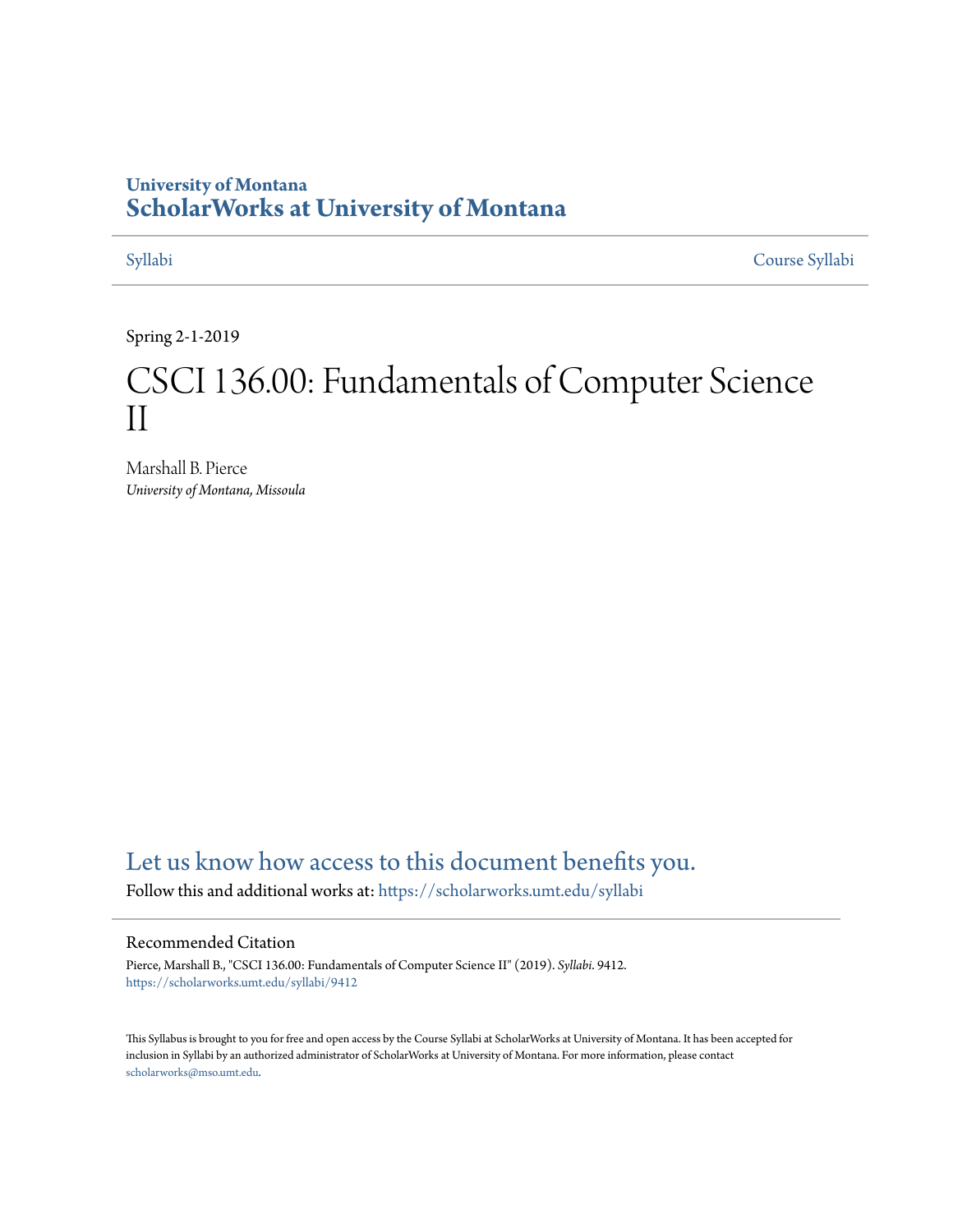# CSCI 136 Syllabus - Spring 2019

Instructor: Marshall Pierce (marshall.pierce@umontana.edu)

## **Overview**

Building on the material from CSCI 135, this class is designed to give you basic skills for practical software development with Python. The focus will be on learning to express common concepts with object oriented designs.

# **Outcomes**

By the end of this course, you will be able to:

- Perform basic operations with built in Python data types
- Write functions
- Use conditionals and loops
- Create new classes and use existing ones
- Model problem domains with inheritance and polymorphism
- Do file I/O and handle command-line arguments
- Decompose problems into simple steps
- In other words, write basic object oriented programs in Python

### Requirements

- CSCI 135 or equivalent.
- Textbook: Introduction to Programming in Python: An Interdisciplinary Approach Sedgewick, Wayne, and Dondero (http://amzn.to/1LO2eN6)
	- The book has a companion site with some of the book's content: https://introcs.cs.princeton.edu/python/home/
- The latest version of Python (currently 3.7)
- PyCharm Community
	- Install https://www.jetbrains.com/toolbox/app/ and make a JetBrains account, then use it to install PyCharm Community
	- If you use your .edu email address, you'll get access to all JetBrains tools: https://www.jetbrains.com/student/
- ●

# **Topics**

Tentative schedule of one per week. We may touch on other topics if there is time.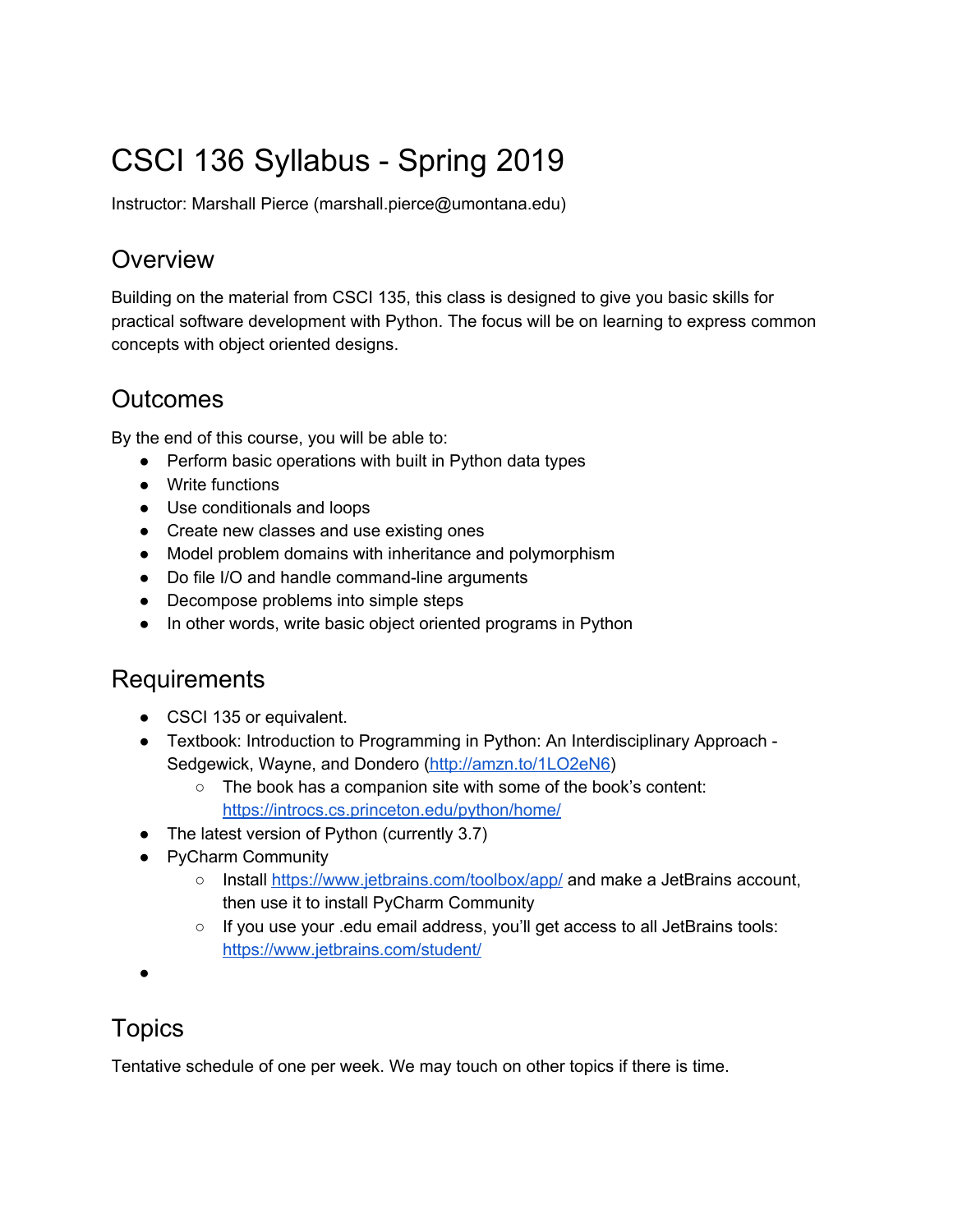- 1. Review of CSCI 135
- 2. Basic data types, control flow
- 3. Python built in collection types, I/O, CLI
- 4. Functions
- 5. Creating classes
- 6. Inheritance
- 7. Polymorphism
- 8. Exceptions, error handling
- 9. Data structures
- 10. Lambdas, functional programming

# Course Format

#### **Groups**

Students will be randomly assigned in groups of four or so. The groups will be rearranged three times throughout the semester. It's OK to work with your group on homework (encouraged, even), but you must record the group members in the comments of all code done as a group, as well as who worked on what part of the code, e.g. "Alex worked on parsing the input, Jesse on producing the output, and everyone together on testing the program".

#### Board work

We will begin each lecture by randomly selecting students to go to the board and demonstrate their work. This will take about 15 minutes. Based on the student's performance, I will award the same grade to both the student and the group. This is done so that the group is responsible for each member's understanding. While presenting, students may ask their group two questions that have one sentence answers.

#### Homework

Homework will be assigned and you will need to submit it on time, but it will not be graded directly. Doing the homework is what will prepare you for board work and exams.

#### **Lecture**

After board work, I will lecture for about 35 minutes. This will typically be in the form of live coding to demonstrate the relevant topics.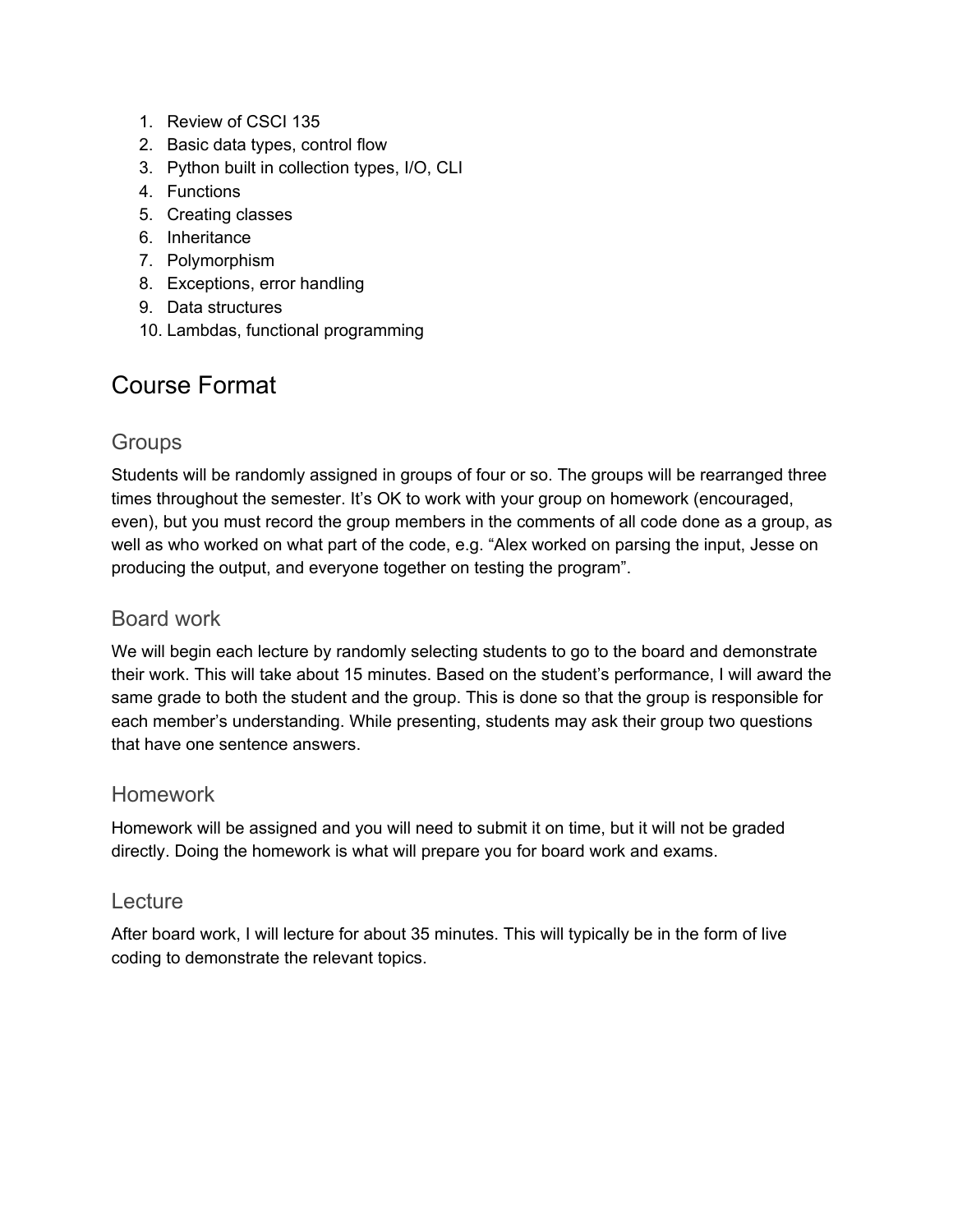# **Grading**

#### **Scale**

| A     | 94-100 |
|-------|--------|
| $A -$ | 90-93  |
| В+    | 87-89  |
| B     | 83-86  |
| В-    | 80-82  |
| C+    | 77-79  |
| Ć     | 73-76  |
| C-    | 70-82  |
| D+    | 67-69  |
| D     | 63-76  |
| D-    | 60-62  |
| F     | 0-59   |

Students achieving the numerical scores above are guaranteed the associated letter grade. However, if average performance is low, I may decide to assign a higher letter grade for a lower score; e.g. a B+ for a numerical score of 84. Students taking the course pass/no pass are required to earn a grade of D or better in order to pass.

#### **Weights**

- In-class problems worked at the board: 20%
- In-class problems average score for your group: 20%
- Midterm 1: 20%
- $\bullet$  Midterm 2: 20%
- Final exam: 20%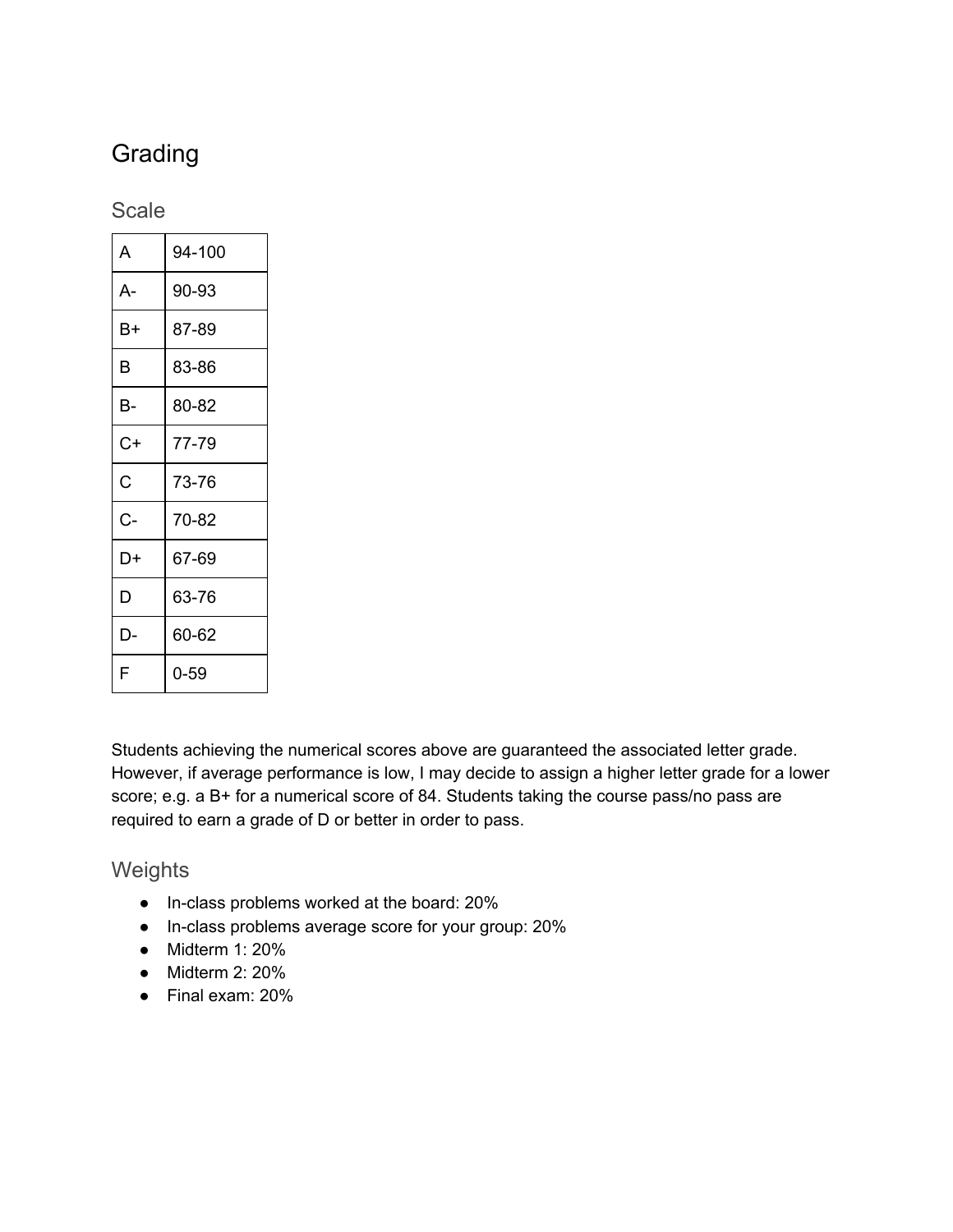# Attendance Policy

Attendance will not be taken. Students absent when called up to work problems on the board will be given a grade of 0%. Another group member will be selected to go to the board at random. Students informing the instructor of a valid reason for missing class in advance, via email, will not be called to the board. Valid reasons include family emergencies and illness. I may ask for documentation of absence (doctors note, death certificate, etc.).

# Academic Integrity

All students must practice academic honesty. Academic misconduct is subject to an academic penalty by the course instructor and/or a disciplinary sanction by the University. All students need to be familiar with the Student Conduct Code. I will follow the guidelines given there. In cases of academic dishonesty, I will seek out the maximum allowable penalty. If you have questions about which behaviors are acceptable, especially regarding use of code found on the internet or shared by your peers, please ask me.

# **Disabilities**

Students with disabilities may request reasonable modifications by contacting me. The University of Montana assures equal access to instruction through collaboration between students with disabilities, instructors, and Disability Services for Students. Reasonable means the University permits no fundamental alterations of academic standards or retroactive modifications.